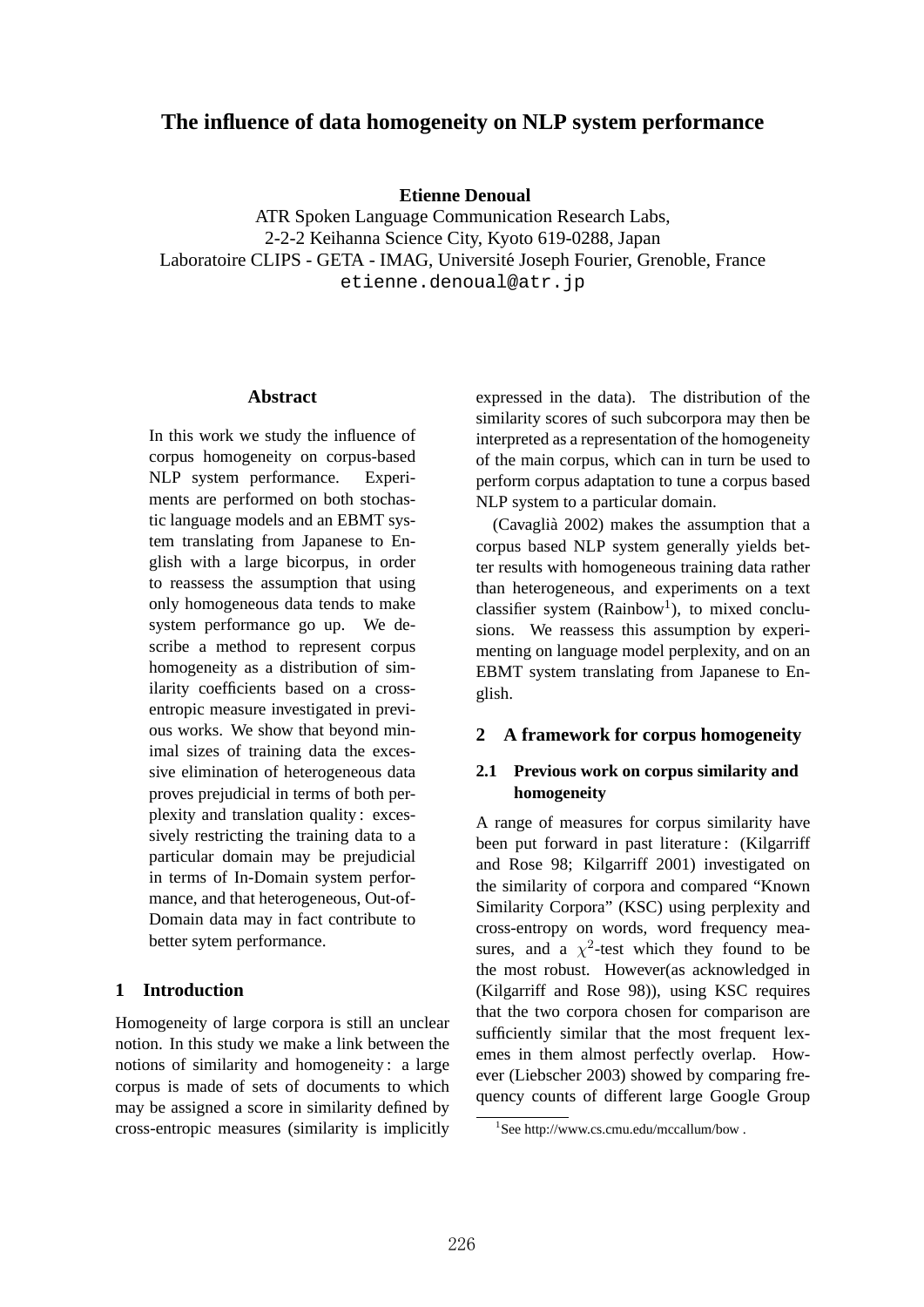corpora that it is not usually the case.

Measuring homogeneity by counting word / lexeme frequencies introduces additional difficulties as it assumes that the word is an obvious, well-defined unit, which is not the case in the Chinese (Sproat and Emerson 2003) or Japanese language (Matsumoto et al., 2002), for instance, where word segmentation is not trivial.

(Denoual 2004) showed that similarity between corpora could be quantified with a coefficient based on the cross-entropies of probabilistic models built upon reference data. The approach needed no explicit selection of features and was language independent, as it relied on character based models (as opposed to word based models) thus bypassing the word segmentation issue and making it applicable on any electronic data.

The cross-entropy  $H_T(A)$  of an N-gram model  $p$  constructed on a training corpus  $T$ , on a test corpus  $A = \{s_1, ..., s_Q\}$  of Q sentences with  $s_i =$  ${c_1^i...c_{|s_i|}^i}$  a sentence of  $|s_i|$  characters is:

$$
H_T(A) = \frac{\sum_{i=1}^{Q} \left[\sum_{j=1}^{|s_i|} - log p_j^i\right]}{\sum_{i=1}^{Q} |s_i|}
$$
 (1)

where  $p_j^i = p(c_j^i | c_{j-N+1}^i ... c_{j-1}^i)$ .

We therefore define a scale of similarity between two corpora on which to rank any third given one. Two reference corpora  $T_1$  and  $T_2$  are selected by the user, and used as training sets to compute N-gram character models. The crossentropies of these two reference models are estimated on a third test set  $T_3$ , and respectively named  $H_{T_1}(T_3)$  and  $H_{T_2}(T_3)$  as in the notation in Eq. 1. Both model cross-entropies are estimated according to the other reference, i.e.,  $H_{T_1}(T_2)$ and  $H_{T_1}(T_1)$ ,  $H_{T_2}(T_1)$  and  $H_{T_2}(T_2)$  so as to obtain the weights  $W_1$  and  $W_2$  of references  $T_1$  and  $T_2$ :

$$
W_1 = \frac{H_{T_1}(T_3) - H_{T_1}(T_1)}{H_{T_1}(T_2) - H_{T_1}(T_1)}\tag{2}
$$

and :

$$
W_2 = \frac{H_{T_2}(T_3) - H_{T_2}(T_2)}{H_{T_2}(T_1) - H_{T_2}(T_2)}\tag{3}
$$

After which  $W_1$  and  $W_2$  are assumed to be the weights of the barycentre between the userchosen references. Thus

$$
I(T_3) = \frac{W_1}{W_1 + W_2} = \frac{1}{1 + \frac{W_2}{W_1}}
$$
 (4)

is defined to be the similarity coefficient between reference sets 1 and 2, which are respectively corpus  $T_1$  and corpus  $T_2$ . Given the previous assumptions,  $I(T_1) = 0$  and  $I(T_2) = 1$ ; furthermore, any given corpus  $T_3$  yields a score between the extrema  $I(T_1) = 0$  and  $I(T_2) = 1$ 

This framework may be applied to the quantification of the similarity of large corpora, by projecting them to a scale defined implicitly via the reference data selection. In this study we shall specifically focus on a scale of similarity bounded by a sublanguage of spoken conversation on the one hand, and a sublanguage of written style media on the other.

We build upon this previous work in order to represent intra-corpus homogeneity.

#### **2.2 Representing corpus homogeneity**

Corpora are collected sets of documents usually originating from various sources. Whether a corpus is homogeneous in content or not is scarcely known besides the knowledge of the nature of the sources. As homogeneity is multidimensional (see (Biber 1988) and (Biber 1995) for considerations on the dimensions in register variation for instance), one cannot trivially say that a corpus is homogeneous or heterogeneous : different sublanguages show variations that are lexical, semantic, syntactic, and structural (Kittredge and Lehrberger 1982).

In this study we wish to implicitly capture such variations by applying the previously described similarity framework to the representation of homogeneity. Coefficients of similarity may be computed for all smaller sets in a corpus, the distribution of which shall depict the homogeneity of the corpus relatively to the scale defined implicitly by the choice of the reference data.

Homogeneity as depicted here is relative to the choice of reference training data, which implicitly embrace lexical and syntactic variations in a sublanguage (which are by any means not unidimensional, as argued previously). We focus as in (Denoual 2004) on a scale of similarity bounded by a sublanguage of spoken conversation on the one hand, and a sublanguage of written style media on the other.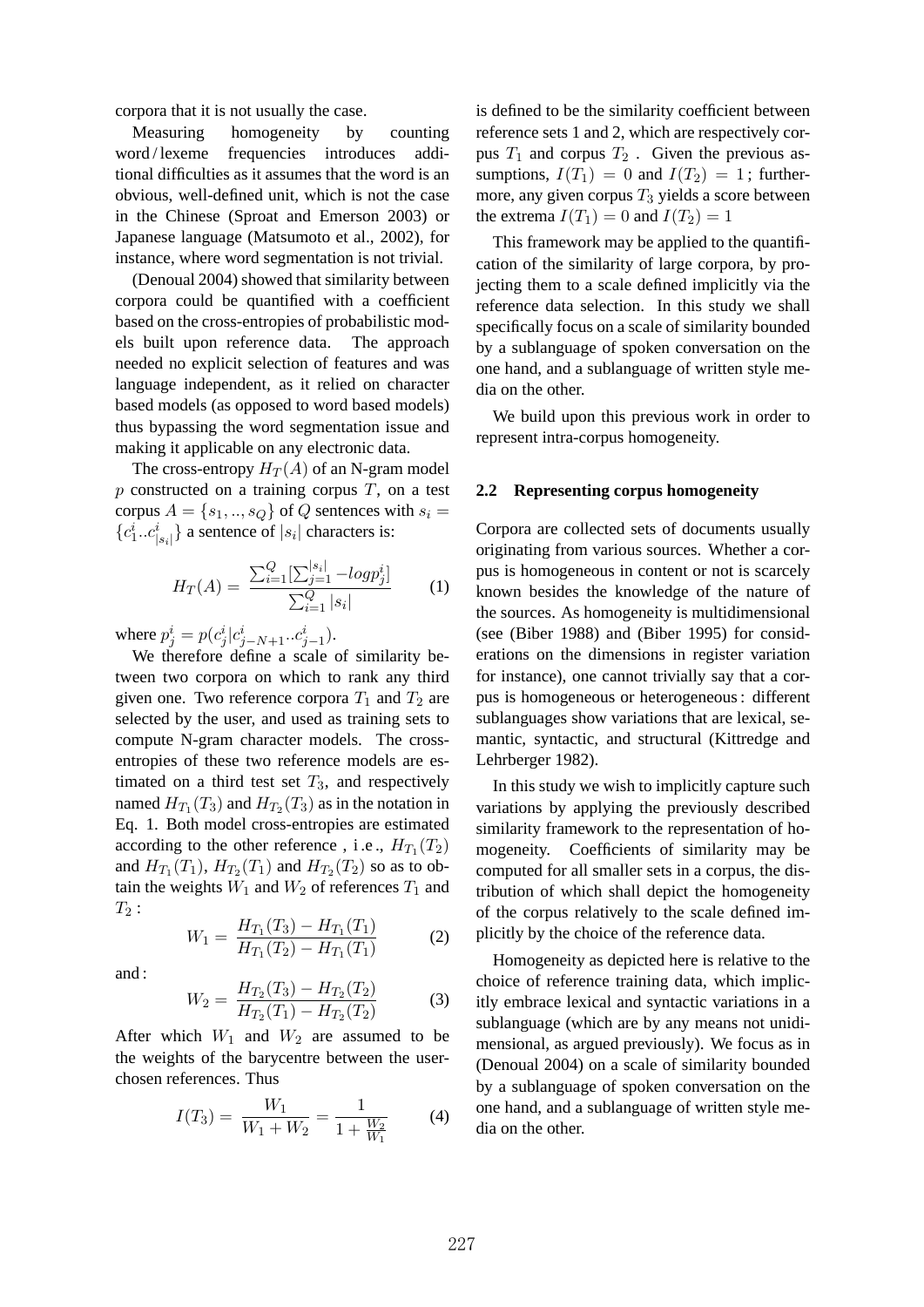## **3 A study of the homogeneity of a large bicorpus**

### **3.1 Data**

Reference data is needed to set up a scale of similarity, and implicitly bound it.

For the sublanguage of spoken conversation we used for both English and Japanese the SLDB (Spontaneous Speech Database) corpus, a multilingual corpus of raw transcripts of dialogues described in (Nakamura et al., 1996).

For the sublanguage of written style media, we used for English a part of the Calgary<sup>2</sup> corpus, containing several contemporary English literature pieces<sup>3</sup>, and for Japanese a corpus of collected articles from the Nikkei Shinbun newspa $per<sup>4</sup>$ .

The large multilingual corpus that is used in our study is the C-STAR<sup>5</sup> Japanese / English part of an aligned multilingual corpus, the Basic Traveller's Expressions Corpus (BTEC).

A prerequisite of the method is that levels of data transcriptions are strictly normalized, so that the comparison is not made on the transcription method but on the underlying signal itself.

#### **3.2 Homogeneity in the BTEC**

The BTEC is a collection of sentences originating from 197 sets (one set originating from one phrasebook) of basic travel expressions. Here we examine the distribution of the similarity coefficients assigned to its subsets.

The corpus may be segmented in a variety of manners, however we wish to proceed in two intuitive ways : firstly, by keeping the original subdivision, i .e ., one phrasebook per subset ; secondly, at the level of the sentence, i .e ., one sentence per subset . Figure 1 shows the similarity coefficient distributions for Japanese and English at the sentence and subset level, and Table 1 shows their means and standard deviations.

The difference in means and standard deviation

| Coefficient <sub>l</sub> | Japanese          | English           |
|--------------------------|-------------------|-------------------|
| Phrasebook               | $0.330 \pm 0.020$ | $0.288 \pm 0.027$ |
| Line                     | $0.315 \pm 0.118$ | $0.313 \pm 0.156$ |

Table 1: Means  $\pm$  standard deviations of the similarity coefficient distributions in Japanese and English.

values can be explained by the fact that all phrasebooks do not have the same size in lines<sup>6</sup>. The distribution of similarity coefficients at the line level, however similar to the distribution at the phrasebook level, suggests in its irregularities that it is indeed safer to use a larger unit to estimate crossentropies. Moreover, we wish not to tamper with the integrity of the original subsets, that is to keep the integrity of phrasebook contents as much as possible.

On the phrasebook level, the similarity coefficient has a low correlation on both the average phrasebook length (0.178) and the average line length (0.278) (which does not make it a too "shallow" profiling method). On the other hand, correlation is high between the coefficients in Japanese and English (0.781), which is only to be expected intuitively.

#### **4 Experiments**

#### **4.1 Method**

This work wishes to reassess the assumption that, for a same amount of training data, a corpusbased NLP system performs better when its data tends to be homogeneous. Here we use the representation of homogeneity defined by the similarity coefficient scale to select data that tends to be homogeneous to an expected task. Experiments shall be performed both on randomly selected data, and on data selected according to their similarity coefficient. The closer the coefficient of the training data is to the coefficient of the expected task, the better.

We assume that the task is sufficiently represented by a set of data from the same domain as the large bicorpus used, the BTEC. Experiments are performed on a test set of 510 Japanese sentences which are not included in the ressource.

<sup>2</sup>The Calgary Corpus is available via anonymous ftp at ftp.cpcs.ucalgary.ca/pub/projects/text.compression.corpus . 3 Parts are entitled book1, book2 and book3.

<sup>4</sup>The use of classical Japanese literature is not appropriate as (older) copyright-free works make use of a considerably different language. In order to maintain a certain homogeneity, we limit our study to contemporary language.

<sup>5</sup> See http://www.c-star.org .

<sup>6</sup>The BTEC phrasebooks have an average size of 824 lines with a standard deviation in size of 594 lines.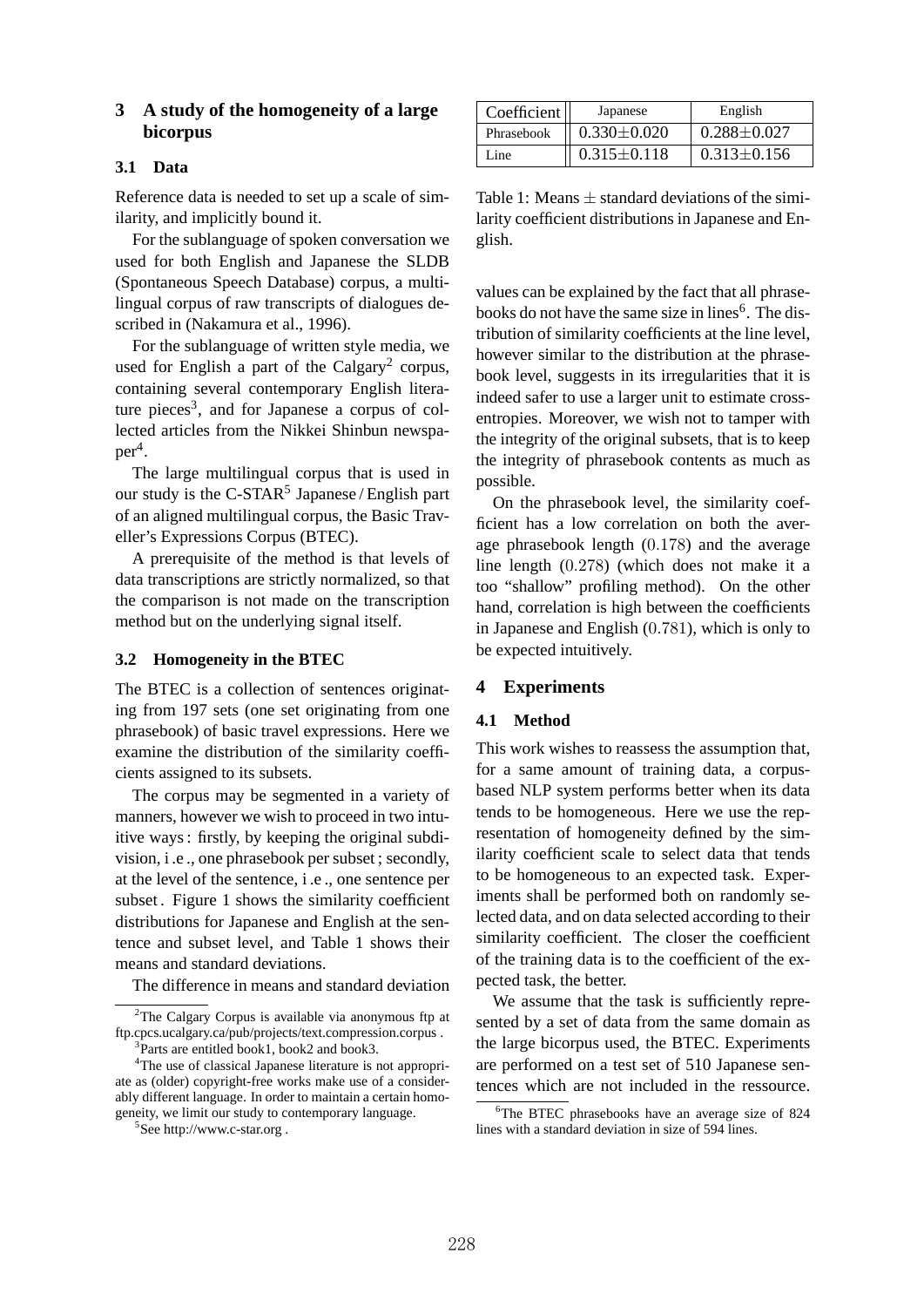

Figure 1: Distributions of similarity coefficients at the sentence level (thin line) and at the phrasebook level (thick line), respectively for Japanese and English.



Figure 2: BLEU, NIST and mWER scores for EBMT systems built on increasing amounts of randomly chosen and homogeneous BTEC data.

These sentences shall first be used for language model perplexity estimation, then as input sentences for the EBMT system. The task is found to have a coefficient of  $I_0 = 0.331$ . The average coefficient for a BTEC phrasebook being 0.330, the task is found to be particularly in the domain of the ressource. We examine the influence of training data size first on language model perplexity, then on the quality of translation from Japanese to English by an example-based MT system.

### **4.1.1 Language model perplexity**

Even if perplexity does not always yield a high correlation with NLP systems performance, it is still an indicator of language model complexity as it gives an estimate of the average branching factor in a language model. The measure is popular in the NLP community because admittedly, when perplexity decreases, the performance of systems based on stochastic models tends to increase.

We compute perplexities of character language models built on variable amounts of training data first randomly taken from the Japanese part of the BTEC, and then selected around the expected task coefficient  $I_0$  (thresholds are determined by the amount of training data to be kept). Crossentropies are estimated on the test set, and all estimations are performed five times for the random data selections and averaged. Figure 3 shows the character perplexity values for increasing amounts of data from 0.5% to 100% of the BTEC and interpolated. As was expected, perplexity decreases as training data increases and tends to have an asymptotic behaviour when more data is being used as training.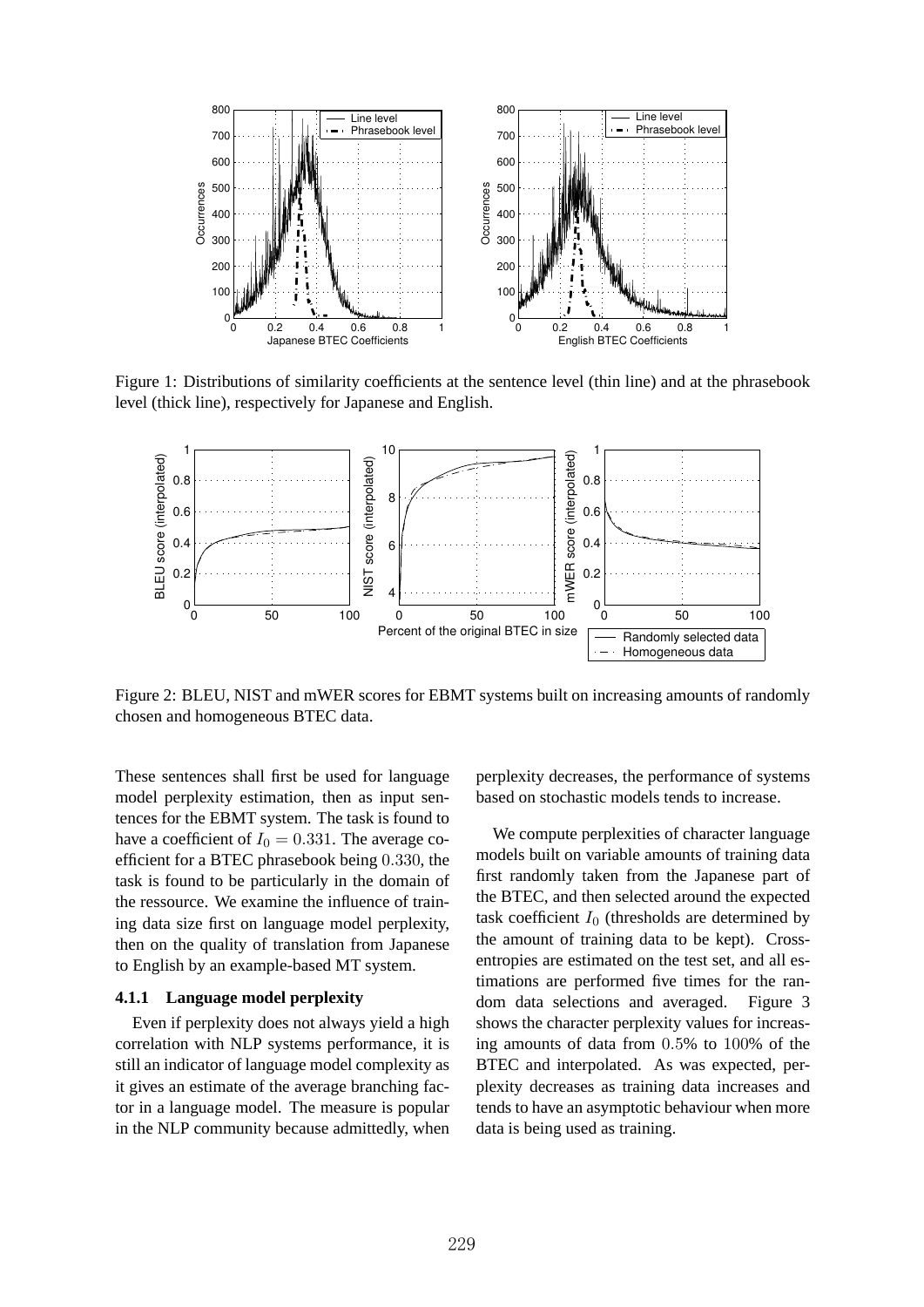

Figure 3: Perplexity of character language models built on increasing amounts of randomly chosen BTEC and homogeneous Japanese data.

While homogeneous data yield lower perplexity scores for small amounts of training data (up to 15% of the ressource - roughly 1.5 Megabytes of data), beyond this value perplexity is slightly higher than for a model trained on randomly selected data. Except for the smaller amounts of data, there seems to be no benefit in using homogeneous rather than random heterogeneous training data for model perplexity. On the contrary, excessively restricting the domain seems to yield higher model perplexities.

# **4.1.2 Automatic evaluation of the translation quality**

In this section we experiment on a Japanese to English grammar-based EBMT system, HPATR (described in (Imamura 2001)), which parses a bicorpus with grammars for both source and target language, and translates by automatically generating transfer patterns from bilingual trees constructed on the parsed data. Not being a MT system based on stochastic methods, it is used here as a task evaluation criterion complementary to language model perplexity. Systems are likewise constructed on variable amounts of training data, and evaluated on the previous task of 510 Japanese sentences, to be translated from Japanese to English.

Because it is not feasible here to have humans judge the quality of many sets of translated data, we rely on an array of well known automatic evaluation measures to estimate translation quality :

- BLEU (Papineni et al. 2002) is the geometric mean of the n-gram precisions in the output with respect to a set of reference translations. It is bounded between 0 and 1, better scores indicate better translations, and it tends to be highly correlated with the fluency of outputs ;
- NIST (Doddington 2002) is a variant of BLEU based on the arithmetic mean of weighted n-gram precisions in the output with respect to a set of reference translations. It has a lower bound of 0, no upper bound, better scores indicate better translations, and it tends to be highly correlated with the adequacy of outputs ;
- mWER (Och 2003) or Multiple Word Error Rate is the edit distance in words between the system output and the closest reference translation in a set. It is bounded between 0 and 1, and lower scores indicate better translations.

Figure 2 shows BLEU, NIST and mWER scores for increasing amounts of data from 0.5% to 100% of the BTEC and interpolated. As was expected, MT quality increases as training data increases and tends to have an asymptotic behaviour when more data is being used in training. Here again except for the smaller amounts of data (up to 3% of the BTEC in BLEU, up to 18% in NIST and up to 2% in mWER), using the three evaluation methods, translation quality is equal or higher when using random heterogenous data. If we perform a mean comparison of the 510 paired score values assigned to sentences, for instance at 50% of training data, this difference is found to be statistically significant between BLEU, NIST, and mWER scores with confidence levels of 88.49%, 99.9%, and 73.24% respectively.

### **5 Discussion and future work**

The contribution of this work is twofold :

We describe a method of representing homogeneity according to a cross-entropic measure of similarity to reference sublanguages, that can be used to profile language ressources. A corpus is represented by the distribution of the similarity coefficients of the smaller subsets it contains,